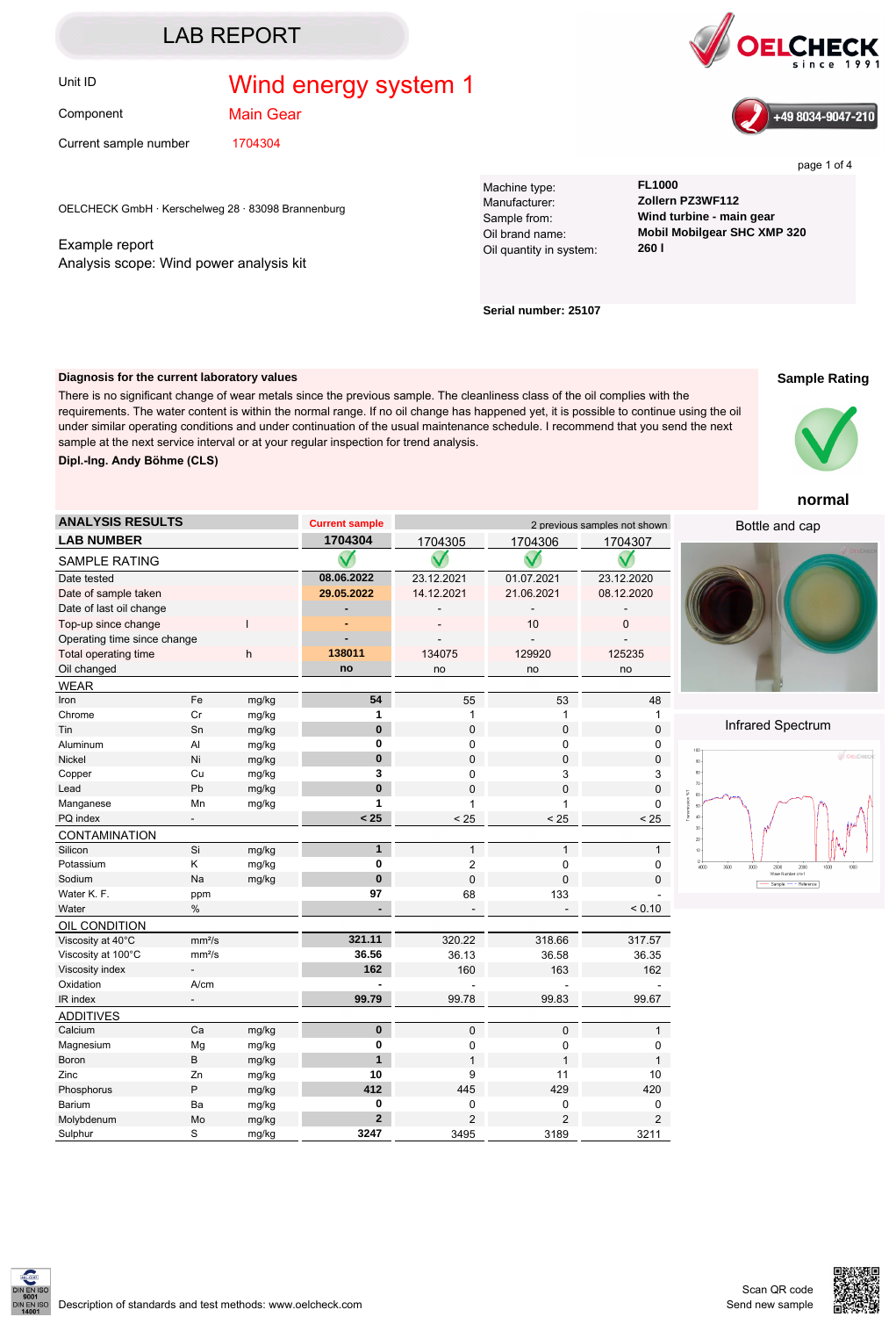# Unit ID **Wind energy system 1**

Component

Main Gear

Current sample number 1704304





page 2 of 4

Example report Analysis scope: Wind power analysis kit

Machine type: **FL1000** Manufacturer: **Zollern PZ3WF112** Oil quantity in system:

Sample from: **Wind turbine - main gear** Oil brand name: **Mobil Mobilgear SHC XMP 320**

**Serial number: 25107**

| <b>ANALYSIS RESULTS</b>          |                    | <b>Current sample</b> |            | 2 previous samples not shown |            |  |
|----------------------------------|--------------------|-----------------------|------------|------------------------------|------------|--|
| <b>LAB NUMBER</b>                |                    | 1704304               | 1704305    | 1704306                      | 1704307    |  |
| SAMPLE RATING                    |                    |                       |            |                              |            |  |
| Date tested                      |                    | 08.06.2022            | 23.12.2021 | 01.07.2021                   | 23.12.2020 |  |
| Date of sample taken             |                    | 29.05.2022            | 14.12.2021 | 21.06.2021                   | 08.12.2020 |  |
| Date of last oil change          |                    |                       |            |                              |            |  |
| Top-up since change              |                    |                       |            | 10                           | o          |  |
| Operating time since change      |                    |                       |            |                              |            |  |
| Total operating time             | h                  | 138011                | 134075     | 129920                       | 125235     |  |
| Oil changed                      |                    | no                    | no         | no                           | no         |  |
| <b>ADDITIONAL TESTS</b>          |                    |                       |            |                              |            |  |
| AN / NN                          | mgKOH/g            | 1.18                  | 1.12       | 1.02                         | 0.97       |  |
| <b>Cleanliness class</b>         | ISO 4406           | 17/16/12              | 17/15/12   | 16/14/8                      | 18/16/12   |  |
| A: $>4 \mu m =$ ISO $>4 \mu m$   | Particles/100ml    | 84766                 | 96494      | 38537                        | 219604     |  |
| $B:$ >6 $\mu$ m = ISO >6 $\mu$ m | Particles/100ml    | 34851                 | 23920      | 11327                        | 54132      |  |
| $C: >14 \mu m = ISO >14 \mu m$   | Particles/100ml    | 3603                  | 2873       | 200                          | 2251       |  |
| $D:$ >21 $\mu$ m                 | Particles/100ml    | 701                   | 718        | <sup>0</sup>                 | 450        |  |
| $E:$ >38 $\mu$ m                 | Particles/100ml    | 100                   | 308        | $\Omega$                     | 0          |  |
| $F:$ >70 $µm$                    | Particles/100ml    | ŋ                     | O          | U                            |            |  |
| <b>Cleanliness class</b>         | <b>SAE AS 4059</b> | <b>7A</b>             | 8E         | 6A                           | <b>9A</b>  |  |



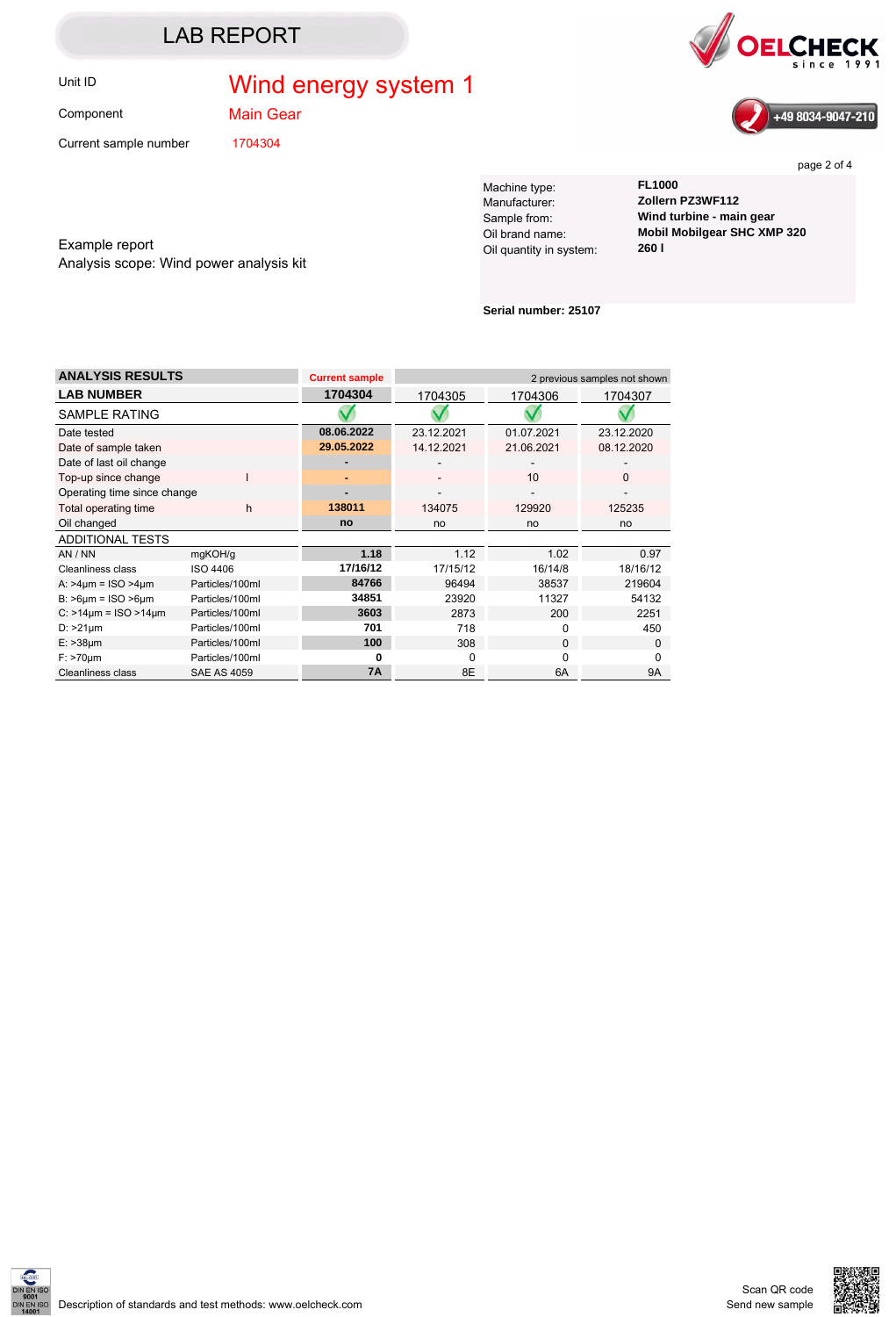# Unit ID **Wind energy system 1**

Component

Main Gear

Current sample number 1704304

Example report Analysis scope: Wind power analysis kit

Machine type: **FL1000** Manufacturer: **Zollern PZ3WF112** Oil quantity in system:

Sample from: **Wind turbine - main gear** Oil brand name: **Mobil Mobilgear SHC XMP 320**

**Serial number: 25107**

#### **Diagnosis for the optical particle analysis (OPA)**

The values for the nonmetallic contaminants and for wear particles are within the normal range. **Dipl.-Ing. Andy Böhme (CLS)**

|                              |                                    | <b>ANALYSIS RESULTS</b>                                        |              | <b>Current sample</b> |
|------------------------------|------------------------------------|----------------------------------------------------------------|--------------|-----------------------|
|                              |                                    | <b>LAB NUMBER</b>                                              |              | 1704304               |
| ه<br>4                       |                                    | Date tested                                                    |              | 08.06.2022            |
|                              |                                    | Date of sample taken                                           |              | 29.05.2022            |
|                              |                                    | Date of last oil change                                        |              |                       |
|                              |                                    | Top-up since change                                            | $\mathsf{I}$ |                       |
|                              |                                    | Operating time since change                                    |              |                       |
|                              |                                    | Total operating time                                           | h            | 138011                |
|                              |                                    | Oil changed                                                    |              | no                    |
|                              |                                    | Particles in the current sample                                |              |                       |
|                              |                                    | Number of particles >= 20 µm acc. to OPA<br>Relates to 1ml oil |              |                       |
|                              |                                    | Cutting wear                                                   |              | < 20                  |
|                              |                                    | Sliding wear                                                   |              | < 20                  |
|                              |                                    | Fatigue wear                                                   |              | < 20                  |
|                              |                                    | Non metallic particles                                         |              | < 20                  |
|                              |                                    | Unclassified                                                   |              | < 20                  |
| <b>Cutting wear</b>          |                                    | Number of particles acc. to ISO 4406 (1999)                    |              |                       |
| Caused by solid contaminants | 1 scale line corresponds to 100 um | Relates to 100ml oil                                           |              |                       |
|                              |                                    | Cleanliness class ISO 4406                                     |              | 17/16/12              |
|                              |                                    | $>4 \mu m$                                                     |              | 84766                 |
|                              |                                    | $>6 \mu m$                                                     |              | 34851                 |
|                              |                                    | $>14 \mu m$                                                    |              | 3603                  |
|                              |                                    | $>21 \mu m$                                                    |              | 701                   |
|                              |                                    | $>38 \mu m$                                                    |              | 100                   |
|                              |                                    | Cleanliness class SAE AS 4059                                  |              | 7Α                    |
|                              |                                    | The graphs show the countours of the                           |              |                       |
|                              |                                    | particles $> 20 \mu m$                                         |              |                       |
|                              |                                    |                                                                |              |                       |
|                              |                                    |                                                                |              |                       |
|                              |                                    |                                                                |              |                       |
|                              |                                    |                                                                |              |                       |
| <b>Sliding wear</b>          |                                    |                                                                |              |                       |

Caused by contact between metal surfaces under high specific load







page 3 of 4